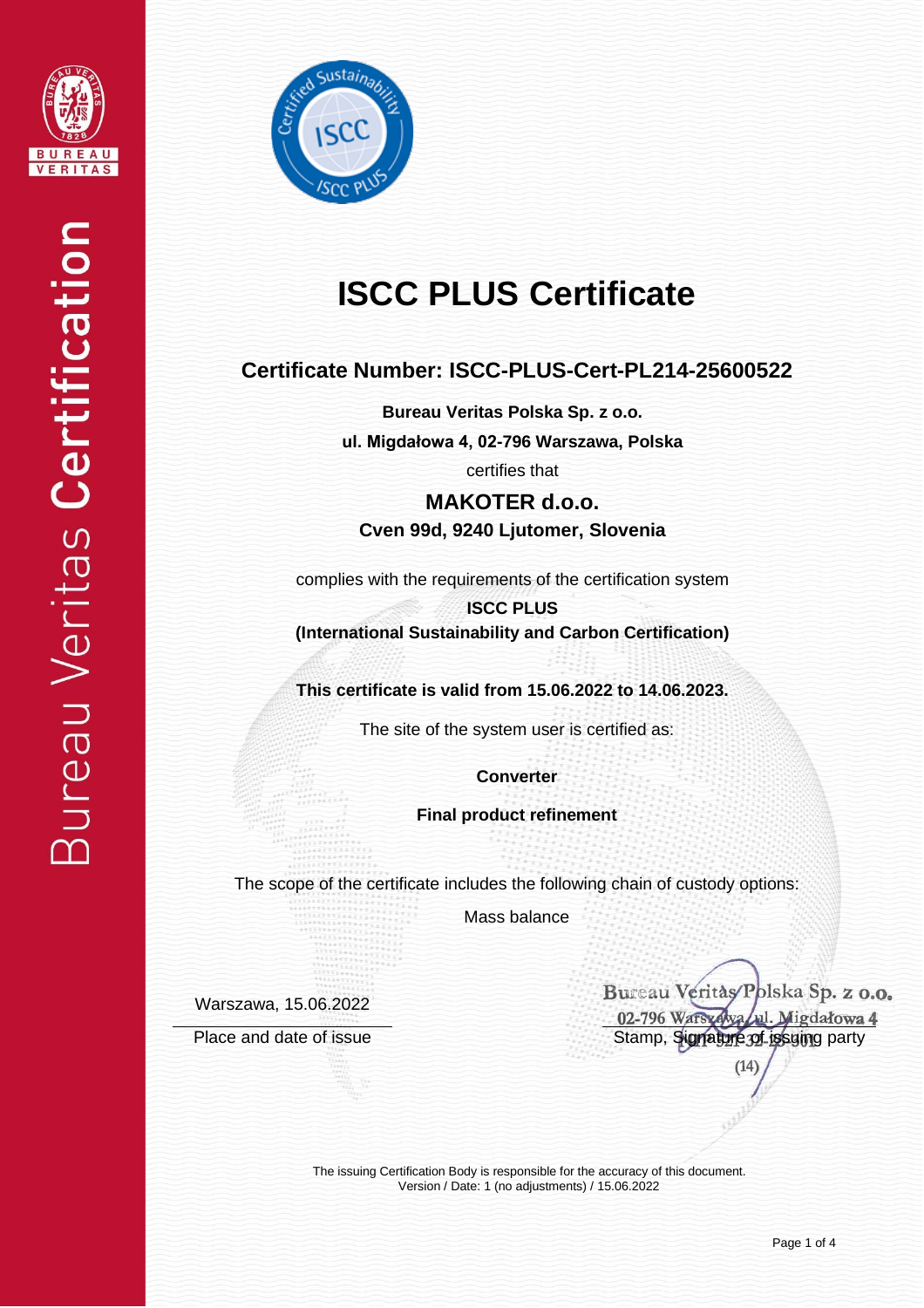



## **Annex to the certificate:**

#### **Sustainable materials handled by the certified site**

(This annex is only applicable for material handled under the scopes: farm/plantation, point of origin, central office, (farm/plantation or point of origin) first gathering point, processing unit (any type) but **not** for material that is only traded and/or stored)

This annex is only valid in connection with the certificate:

#### **ISCC-PLUS-Cert-PL214-25600522 issued on 15.06.2022**

| Input material                                         | <b>Output material</b>                                 | Add-ons<br>(voluntary) $^{1)}$ | <b>ISCC waste</b><br>process<br>applied <sup>2)</sup> | <b>SAI/</b><br>FSA <sup>3</sup> | FEFAC <sup>4)</sup> |
|--------------------------------------------------------|--------------------------------------------------------|--------------------------------|-------------------------------------------------------|---------------------------------|---------------------|
| <b>Bio Foils/films</b><br>(PE (polyethylene))          | <b>Bio Foils/films</b><br>(PE (polyethylene))          | N.A.                           | no                                                    | N.A.                            | N.A.                |
| <b>Bio-circular Foils/films</b><br>(PE (polyethylene)) | <b>Bio-circular Foils/films (PE</b><br>(polyethylene)) | N.A.                           | yes                                                   | N.A.                            | N.A.                |
| <b>Circular Foils/films</b><br>(PE (polyethylene))     | <b>Circular Foils/films</b><br>(PE (polyethylene))     | N.A.                           | yes                                                   | N.A.                            | N.A.                |
| Bio Foils/films (LDPE)                                 | Bio Foils/films (LDPE)                                 | N.A.                           | no                                                    | N.A                             | N.A.                |
| Bio-circular Foils/films<br>(LDPE)                     | Bio-circular Foils/films<br>(LDPE)                     | N.A.                           | yes                                                   | N.A                             | N.A.                |
| Circular Foils/films (LDPE)                            | Circular Foils/films (LDPE)                            | N.A.                           | yes                                                   | N.A                             | N.A.                |
| Bio Foils/films (HDPE)                                 | Bio Foils/films (HDPE)                                 | N.A.                           | no                                                    | N.A                             | N.A.                |
| <b>Bio-circular Foils/films</b><br>(HDPE)              | <b>Bio-circular Foils/films</b><br>(HDPE)              | N.A.                           | yes                                                   | N.A                             | N.A.                |
| Circular Foils/films (HDPE)                            | Circular Foils/films (HDPE)                            | N.A.                           | yes                                                   | N.A                             | N.A.                |

 $1)$  SCC PLUS add-ons (voluntary application, see www.iscc-system.org for further information):

• 202-01: Environmental management and biodiversity • 205-02: Consumables

- 
- 202-02: Classified chemicals 205-03: Non GMO for food and feed
- 202-03: SAI Gold 205-04: Non GMO for technical markets
- 
- 205-01: GHG emission requirements
- <sup>2)</sup> Yes: The raw material meets the ISCC definition of waste or residue, i.e. it was not intentionally produced and not intentionally modified, or contaminated, or discarded, to meet the definition of waste or residue

No: The raw material complies with the ISCC Principles 1 – 6 for the cultivation of sustainable biomass

 $3)$  Farm Sustainability Assessment (FSA) was developed by the Sustainable Agriculture Initiative (SAI)

SAI Silver Compliance: ISCC Compliant material can be claimed as "Equivalent to FSA 2.1 Silver"

SAI Gold Compliance: ISCC Compliant material incl. add-on SAI Gold can be claimed as "Equivalent to FSA 2.1 Gold"

<sup>4)</sup> FEFAC: European Feed Manufacturers' Federation. ISCC compliant materials can be claimed as "in line with FEFAC soy sourcing guidelines"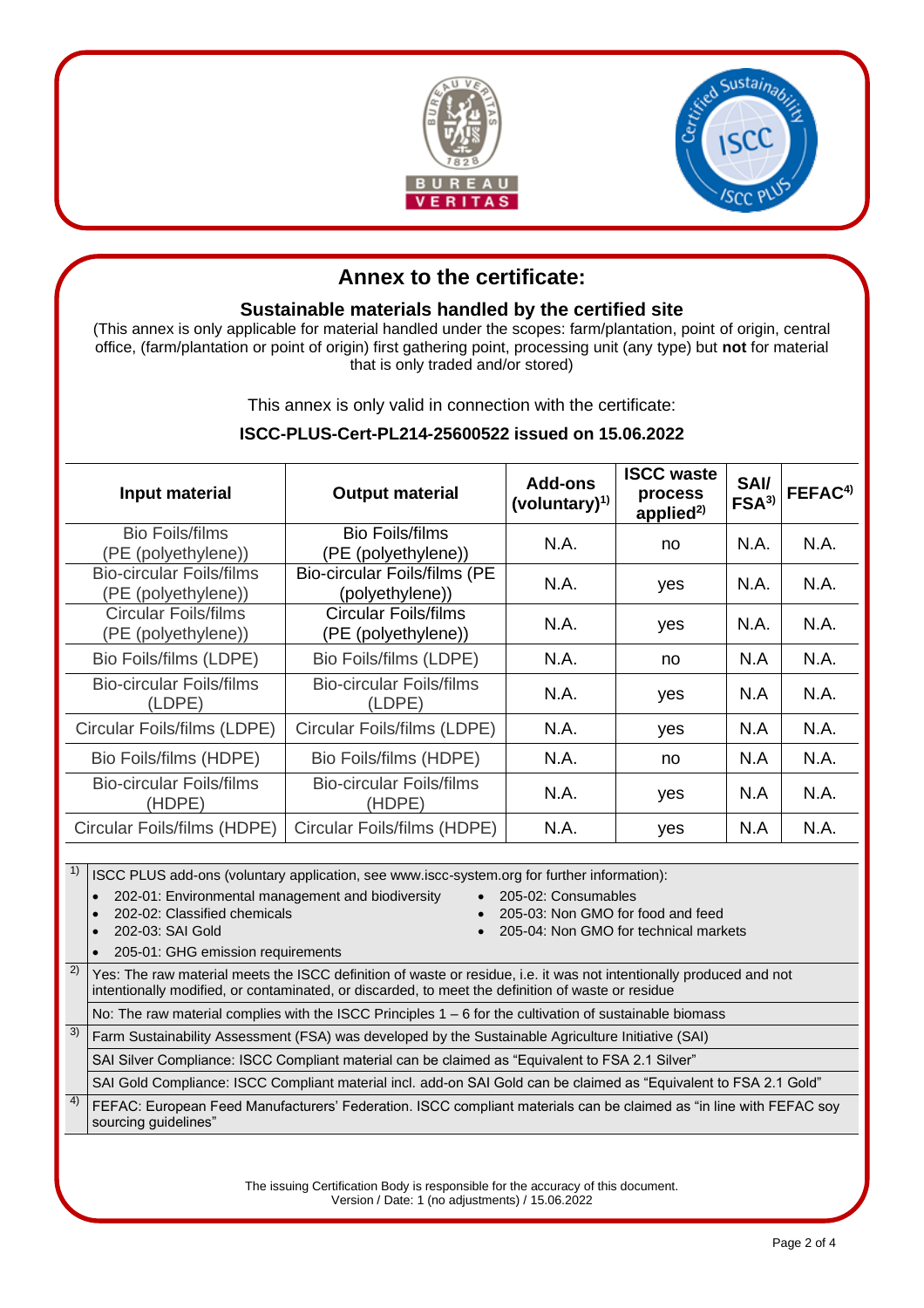



## **Annex to the certificate:**

#### **Sustainable materials handled by the certified site**

(This annex is only applicable for material handled under the scopes: farm/plantation, point of origin, central office, (farm/plantation or point of origin) first gathering point, processing unit (any type) but **not** for material that is only traded and/or stored)

This annex is only valid in connection with the certificate:

#### **ISCC-PLUS-Cert-PL214-25600522 issued on 15.06.2022**

| Input material                                         | <b>Output material</b>                               | Add-ons<br>(voluntary) $^{1)}$ | <b>ISCC waste</b><br>process<br>applied <sup>2)</sup> | <b>SAI/</b><br>FSA <sup>3</sup> | FEFAC <sup>4)</sup> |
|--------------------------------------------------------|------------------------------------------------------|--------------------------------|-------------------------------------------------------|---------------------------------|---------------------|
| <b>Bio Foils/films</b><br>(PE (polyethylene))          | <b>Bio Packaging</b><br>(PE (polyethylene))          | N.A.                           | no                                                    | N.A.                            | N.A.                |
| <b>Bio-circular Foils/films</b><br>(PE (polyethylene)) | <b>Bio-circular Packaging</b><br>(PE (polyethylene)) | N.A.                           | yes                                                   | N.A.                            | N.A.                |
| <b>Circular Foils/films</b><br>(PE (polyethylene))     | <b>Circular Packaging</b><br>(PE (polyethylene))     | N.A.                           | yes                                                   | N.A.                            | N.A.                |
| Bio Foils/films (LDPE)                                 | Bio Packaging (LDPE)                                 | N.A.                           | no                                                    | N.A.                            | N.A.                |
| Bio-circular Foils/films<br>(LDPE)                     | <b>Bio-circular Packaging</b><br>(LDPE)              | N.A.                           | yes                                                   | N.A.                            | N.A.                |
| Circular Foils/films (LDPE)                            | Circular Packaging (LDPE)                            | N.A.                           | yes                                                   | N.A.                            | N.A.                |
| Bio Foils/films (HDPE)                                 | Bio Packaging (HDPE)                                 | N.A.                           | no                                                    | N.A.                            | N.A.                |
| <b>Bio-circular Foils/films</b><br>(HDPE)              | <b>Bio-circular Packaging</b><br>(HDPE)              | N.A.                           | yes                                                   | N.A.                            | N.A.                |
| Circular Foils/films (HDPE)                            | Circular Packaging (HDPE)                            | N.A.                           | yes                                                   | N.A.                            | N.A.                |

 $1)$  SCC PLUS add-ons (voluntary application, see www.iscc-system.org for further information):

• 202-01: Environmental management and biodiversity • 205-02: Consumables

- 
- 202-02: Classified chemicals 205-03: Non GMO for food and feed
- 202-03: SAI Gold 205-04: Non GMO for technical markets
- 
- 205-01: GHG emission requirements <sup>2)</sup> Yes: The raw material meets the ISCC definition of waste or residue, i.e. it was not intentionally produced and not intentionally modified, or contaminated, or discarded, to meet the definition of waste or residue

No: The raw material complies with the ISCC Principles 1 – 6 for the cultivation of sustainable biomass

 $3)$  Farm Sustainability Assessment (FSA) was developed by the Sustainable Agriculture Initiative (SAI) SAI Silver Compliance: ISCC Compliant material can be claimed as "Equivalent to FSA 2.1 Silver"

SAI Gold Compliance: ISCC Compliant material incl. add-on SAI Gold can be claimed as "Equivalent to FSA 2.1 Gold"

<sup>4)</sup> FEFAC: European Feed Manufacturers' Federation. ISCC compliant materials can be claimed as "in line with FEFAC soy sourcing guidelines"